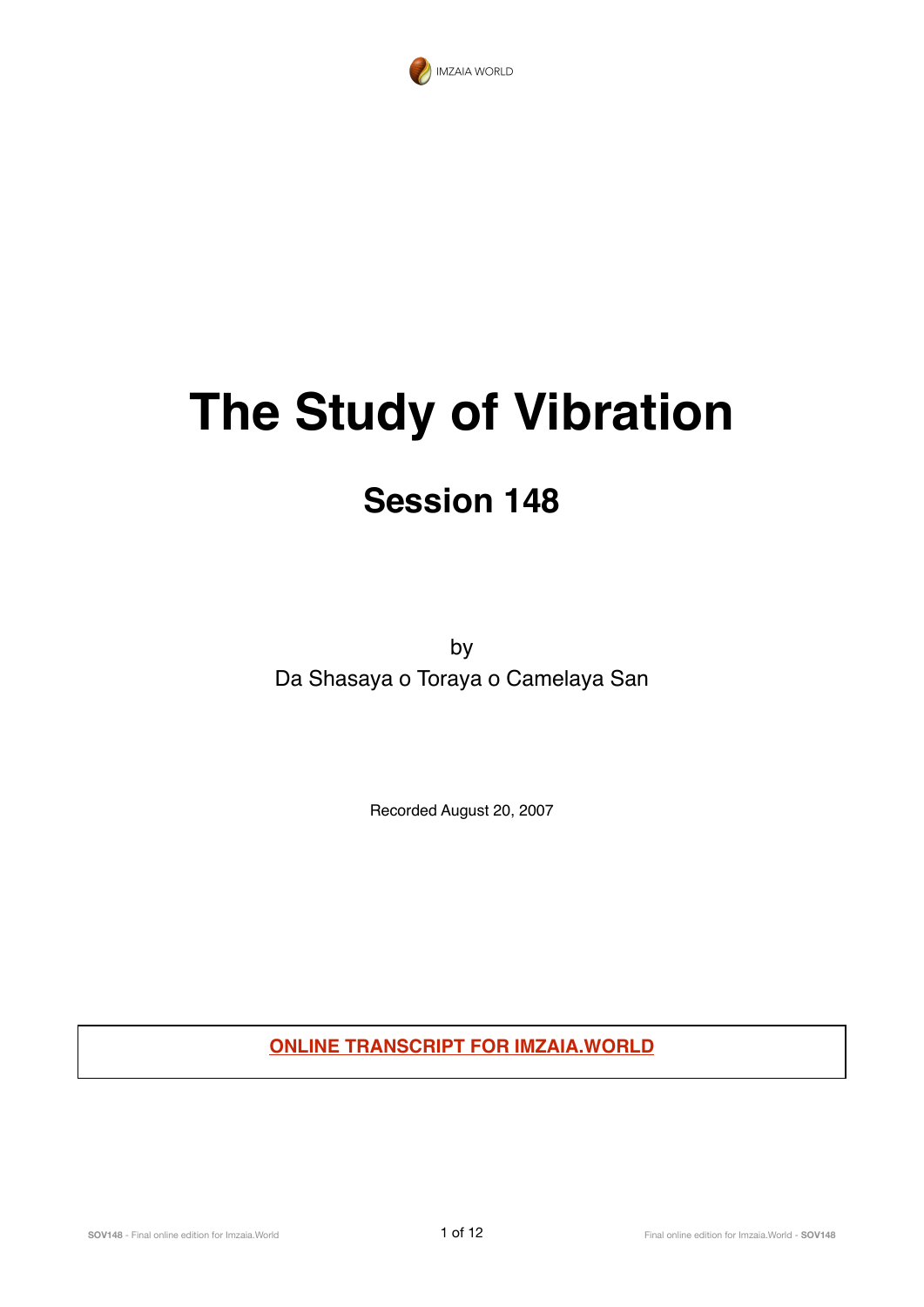

Poh'ish'ke aya'e i karaya'e

Hello, old friends! It seems we have an interruption in our regular programming. You were expecting other energies to come in. You were expecting to continue the teaching that you, your fellowship and you yourselves, had started a while ago, the teaching about the elements, the teaching about working with magnetics and the mechanics of magnetics. Unfortunately, you will have to settle for us. We are, yes we are the awareness of three of very well-known energies, mates, companions of all of you here, of this Imzaia Fellowship that is now traveling the 'United' States – which are not so united after all.

Let us introduce ourselves again. We are the energy of that being which you know as Da Shasaya San. Also gathered here is the energy of that being that you know as Da Toraya San, and last but not least the energy of Da Camelaya San. We have blended consciousness, incarnated into the human flesh for just a little while, for our energies are quite immense, to say the least. What you are seeing right now, what you are experiencing right now, are just parts of our complete energy cycle, you see, for this is the only part that exists within 3D. All the other parts of us are still present in what you would call 'other dimensions' of time and space, the universe that you inhabit.

#### **Blending Consciousness**

Why have we chosen to come today? To teach you a lesson and to teach ourselves a lesson. The lesson would be that it is time to blend our consciousness once again – not just the consciousness of us, Da Shasaya, Camelaya, and Toraya San, the only three that you are aware of right now, but also the consciousness of you, all of you. And as usual, during transmissions like this one, we not only speak to you, we speak to all of you, all of your parts, all of your lives, all of your little particles that are spread throughout the universe like feathers drifting through the winds. And again we also speak to those whom you call the 'Imzaia', the Imzaia that are starting to spread themselves throughout this planet as you are paving the way for this.

Welcome to our mount, Mount Shasta. You have just scratched the surface of this energy, as you have entered, entered this consciousness, this energy field, this magnetic field, and you will continue to do so in the coming days. May we inform you that the worst part of the journey is over? Well, that depends. It depends on what you would call 'focus', on what you would call 'balance'.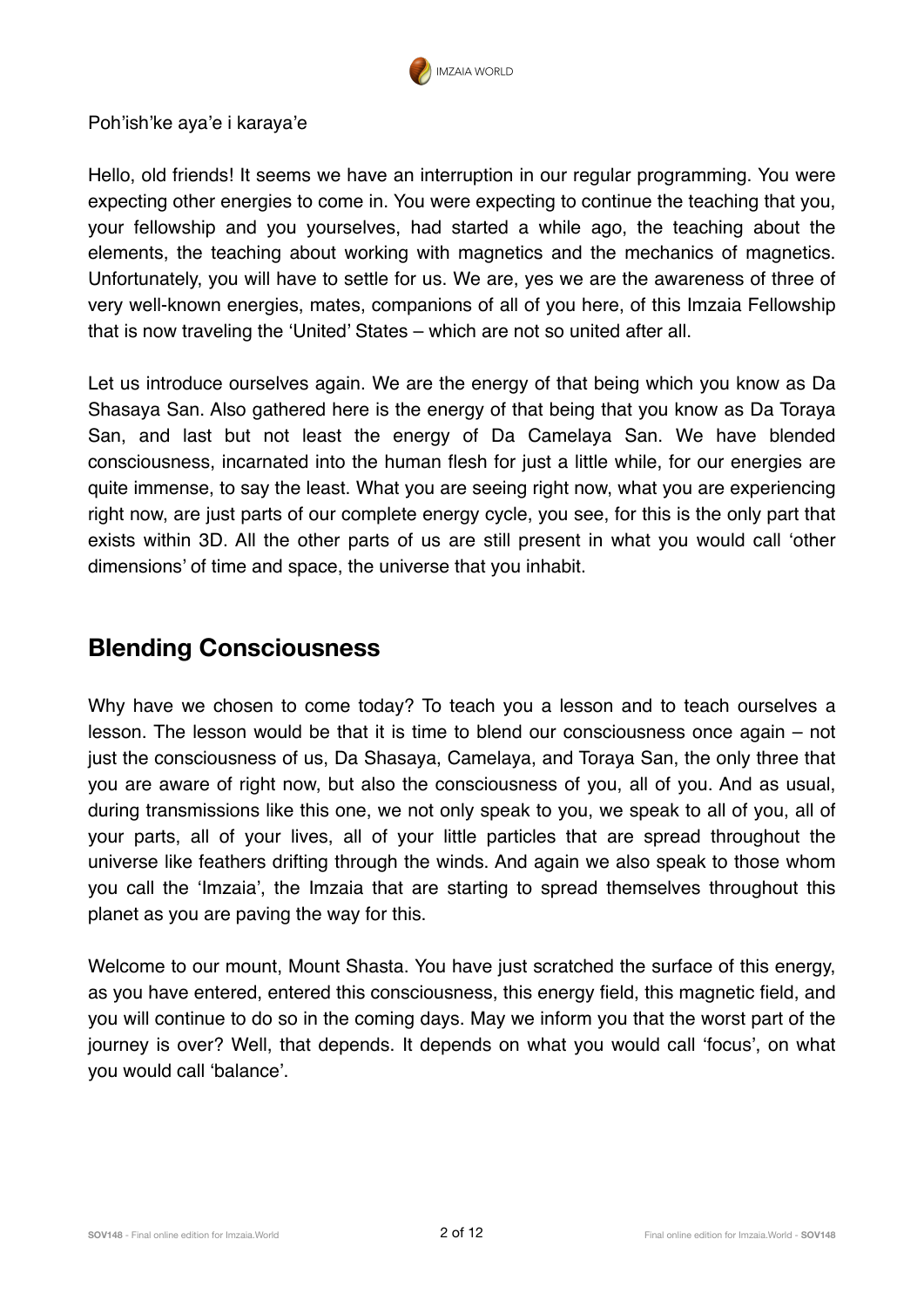

# **Information through Energy Translation**

Today, just at the beginning of this day, as you entered the region known as Shasta, you stumbled upon texts, literature, written by energies, written by the energy of that being known to all of you as 'Ambika'**,** known to all the rest of the planet as 'Mother Mary'. Of course, this is not just her energy that was found in the book that you found today. Next to all of this information comes an extra energy package that we would like to offer you, all of you. For those listening to these words at a later time, we just wish to say that it is not necessary to absorb the information found in the literature. It is, however, important to absorb the energy package that we are now transmitting. This transmission will begin in several seconds. You will feel this in that which you have called the 'Akene', which we would call the 'Dragon Heart'.

This body is trying to adjust to some new words as they are coming into the consciousness, as they are coming into the cells, and we ask you patience. We know that you have shifted the way information is coming in. We know that you have shifted that which you call 'channeling' to that which you now call 'Ekaraia**'**, what others are calling different names as well. Yet, let it be known that this type of information energy translation will always be accompanied by other energies coming in, such as us.

Let it also be known that the place that you are sitting right now is the very entrance of Shasta, the energy field of Shasta. As you have seen as you came here just mere minutes ago, this place looked quite differently than it does now. And this is nothing to do with the sun setting. This has nothing to do with the supposed 'transfer' from day time to the night time. It has to do with the mists, you see.

We will not separate our teachings – that we will also offer while you are on the Mount – we will not separate these teachings from all the rest of the information that you have been processing the last few weeks. What we will do, however, is add our own perspective to it. For the information that you have started to gather, that you have started to incorporate into yourselves and into your cells, is based on a 3D lifestyle, the lifestyle of the body, the lifestyle of a physical attribute, which you call 'the human being', which you call 'life'.

Our information is an add-on, and add-on because we do not exist within that which you call 'dimension'. We exist in between dimension. Our bodies are made up of tachyon energy, photonic energy, and as such, we are excellent partners to work with as you shift vibration, as you shift dimension, as you have done so in the past, as you have done so in that 'life' (for it was just one life) that you call Lemuria. There you were aware of the shifting of energy. There you were aware of the shifting of vibration. And much of the knowledge that you need to re-incorporate today is ours to offer. This is our great mission and to us, it is a gift that we can do this. We hope, we know, that you will proceed with bringing this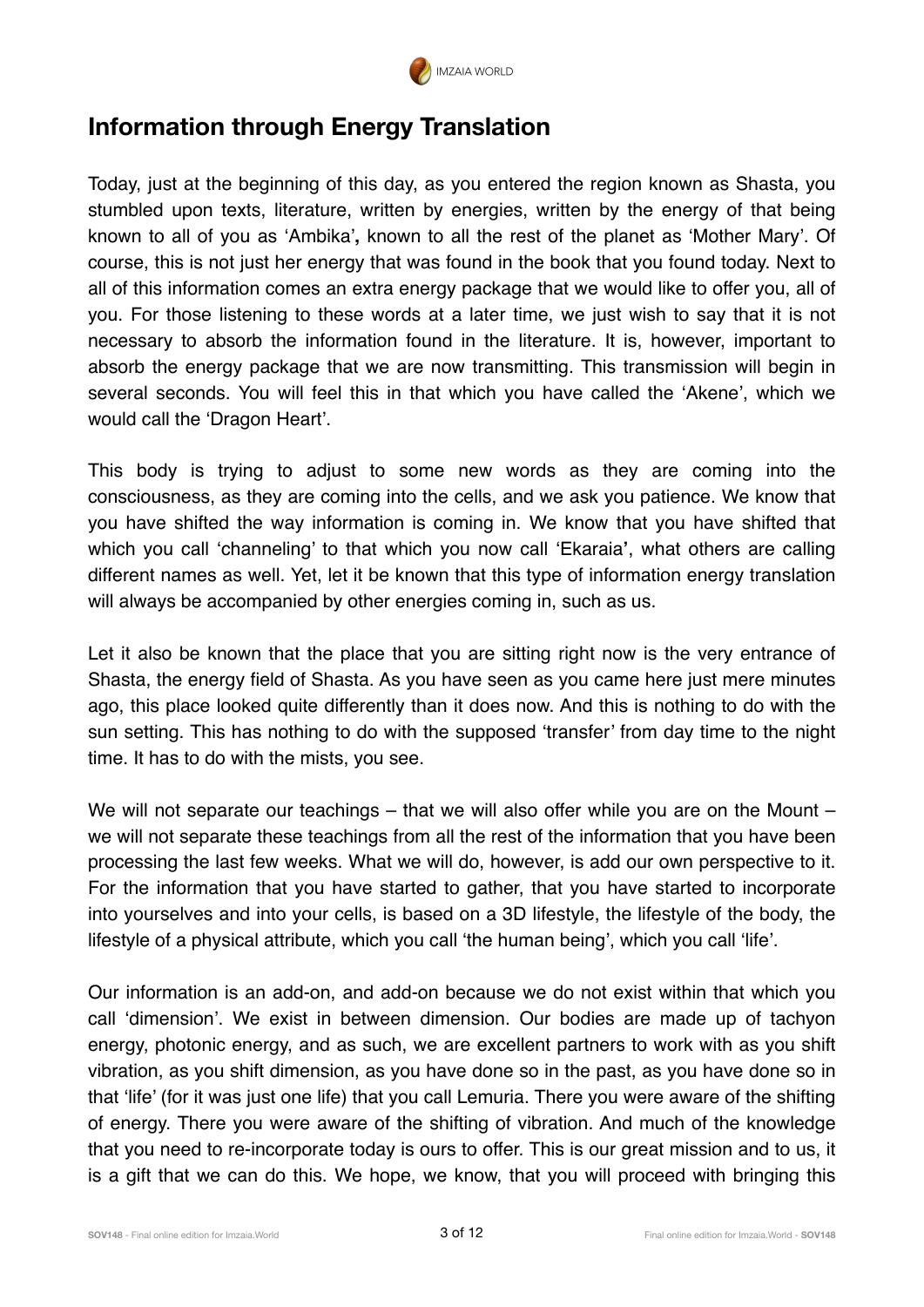

information into the rest of the planet, that which you call 'Earth', which is also a consciousness on his own and on her own.

## **The Emergence of Ancient Teachings**

But before we can begin this type of work, we need to talk to you about balance and focus. As you have found in the document of the Mother Mary, you know that 2'000 years ago and before that 4'000 years ago and before that even longer ago and longer ago and longer ago and all the way up to Lemuria, you incarnated on this planet Earth. Not just the ones that we are talking to now, but all the others as well that will be listening, grasping, interpreting this information at a later date.

It is important for all of you to realize, as you yourselves have said, that your lives are not your lives. You have been living illusion, indeed. You have been living a smoke curtain, mists, particles drifting in an energy puddle, and these were necessary. These were necessary to obtain that which you call 'human attributes' so that these human attributes could be enhanced, could be brought to the next level.

As the Jeshua energy and all the others have done 2'000 years ago, so now this New Energy Consciousness, which is – as you are already aware – undefined can come into the planet. As you also know, this is the 12<sup>th</sup> planet that has this type of energy shift. All the others exist within other universes, universes that you also have inhabited, that we know because today we still travel to these places. You are not the only ones who have come into contact with us, although you are one of the last groups to do so, you see? There are many a group that has already entered into communication with us, many a group who have been learning the knowledge, insights, experience that we have to offer.

And this is again a great gift for us to be able to do this for you, for we would not exist if you would not be conscious. It is humanity, in the case of this universe, the Lemurian heritage, which is creating all of these dimensions. Ans as such, it is humanity that is creating life; that is creating the possibility for potentials to materialize into action.

Listen to this sentence again: The possibility for potentials to materialize into action.

What you have now heard are the workings of what you have called 'the three kakra systems'. It is important that you work with all three kakra energy points at the same time. If you do not, it is impossible to really manifest that which you have to manifest.

We have been giving these teachings to you before, earlier in the evolution of this universe, of this planet, 2'000 years ago. We have come in as you have all been here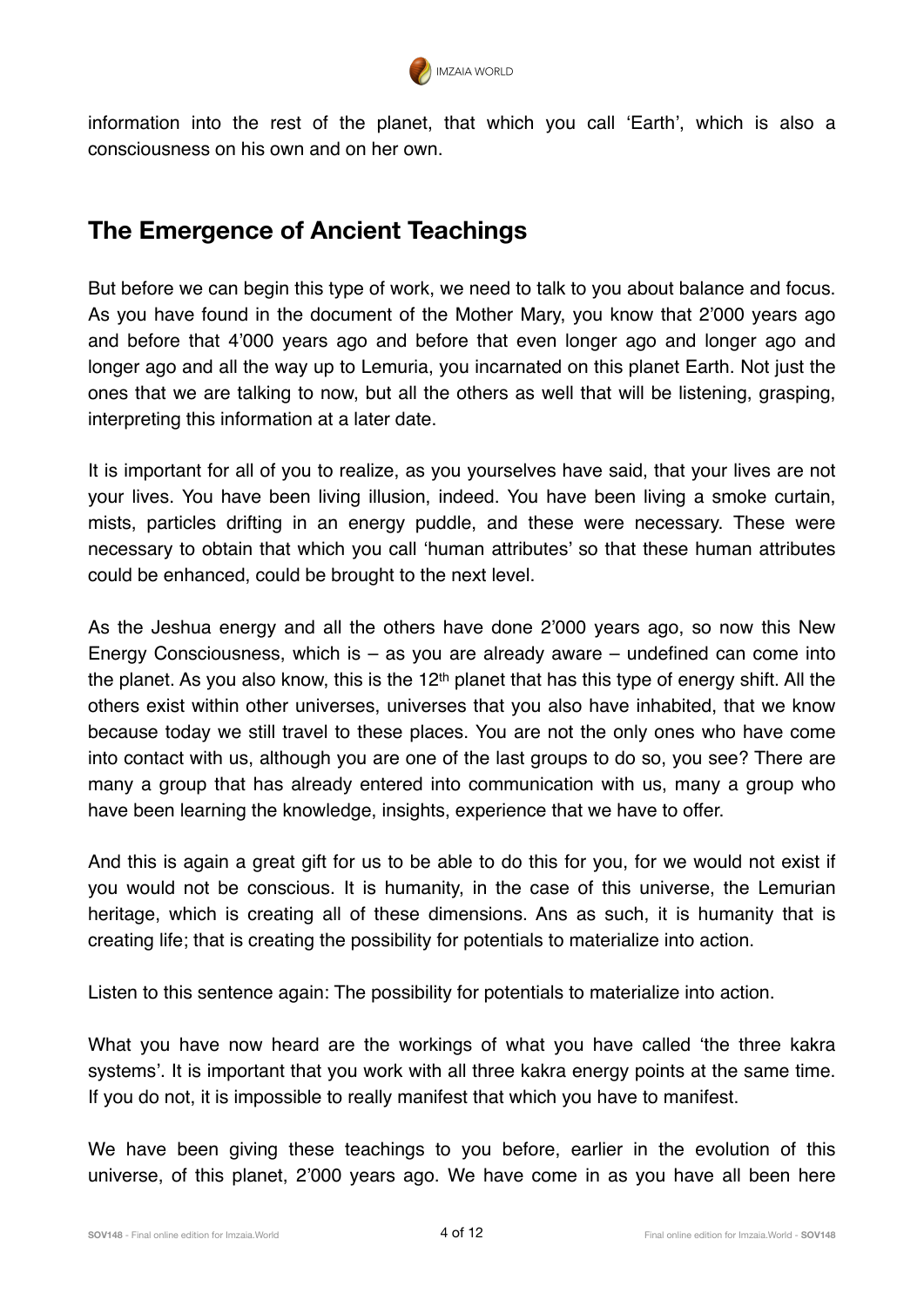

before on Mount Shasta, even those who are not here right now, those who are listening to these words. You have been here before! You have used the magnetic gateways or what you would call a 'portal' to travel to these destinations, for these are truly the Universities of Life. These portals that are spread throughout the planet, of which the Tor in Glastonbury and of which Camelot in Tintagel are two – this, Mount Shasta, being another – are truly places of DNA intersections, DNA intersections of the planet itself.

And, as you already know, as Earth goes, so goes the universe. As Earth evolves, so evolves the universe, meaning that when this information now is being presented to you, to the Consciousness of planet Earth itself, it is also ready to reemerge from the deeper corners, the deeper layers of the universe into all consciousness.

# **Your Lives as You Have Known Them are Over**

It also means that, and this has been said before, the lives you have known are over in such a way that even if you were to return to them, even if you were to take up the old threads, things would never be the same. It is much in the same way as a smoker that once you have started smoking and you quit the habit – of which we have no judgement, my dear – if you quit the habit, you will always have the memory, you will always have the experience. And so, it is a part of your consciousness now that cannot be taken away, that cannot be 'dis-known', although people tend to do this a lot! Things would be much easier if you stopped trying to 'dis-know' – 'un-know' would be a different word; we specifically use the word 'dis-know' – what you already know in your hearts to be true. You know who you are, you know what you are, you know where you are going and you know that this life that you are leading is just a small piece of the puzzle of a much, much, much larger scale.

#### **Focus – Balance – Mastery**

And here we sit together with you in this human body. If you were to look at our bodies, they would be as big as this mountain itself, you see? And so we are that race that helps you travel from dimension to dimension to dimension, as we have done for some here in the last few days. You have all been contacted by us. And as you have, fears started coming up, fears that brought you out of balance, you see, fears that brought you out of focus.

Now, what is focus really? The Jeshua energy has been telling you a lot about this. It has been a while, hasn't it, since your teaching has continued. Why? Again: focus. Focus, focus, focus! It is focus that leads to balance. It is balance that leads to Mastery, and it is the Mastery that will show you the mechanics of the universe that you, yourself are.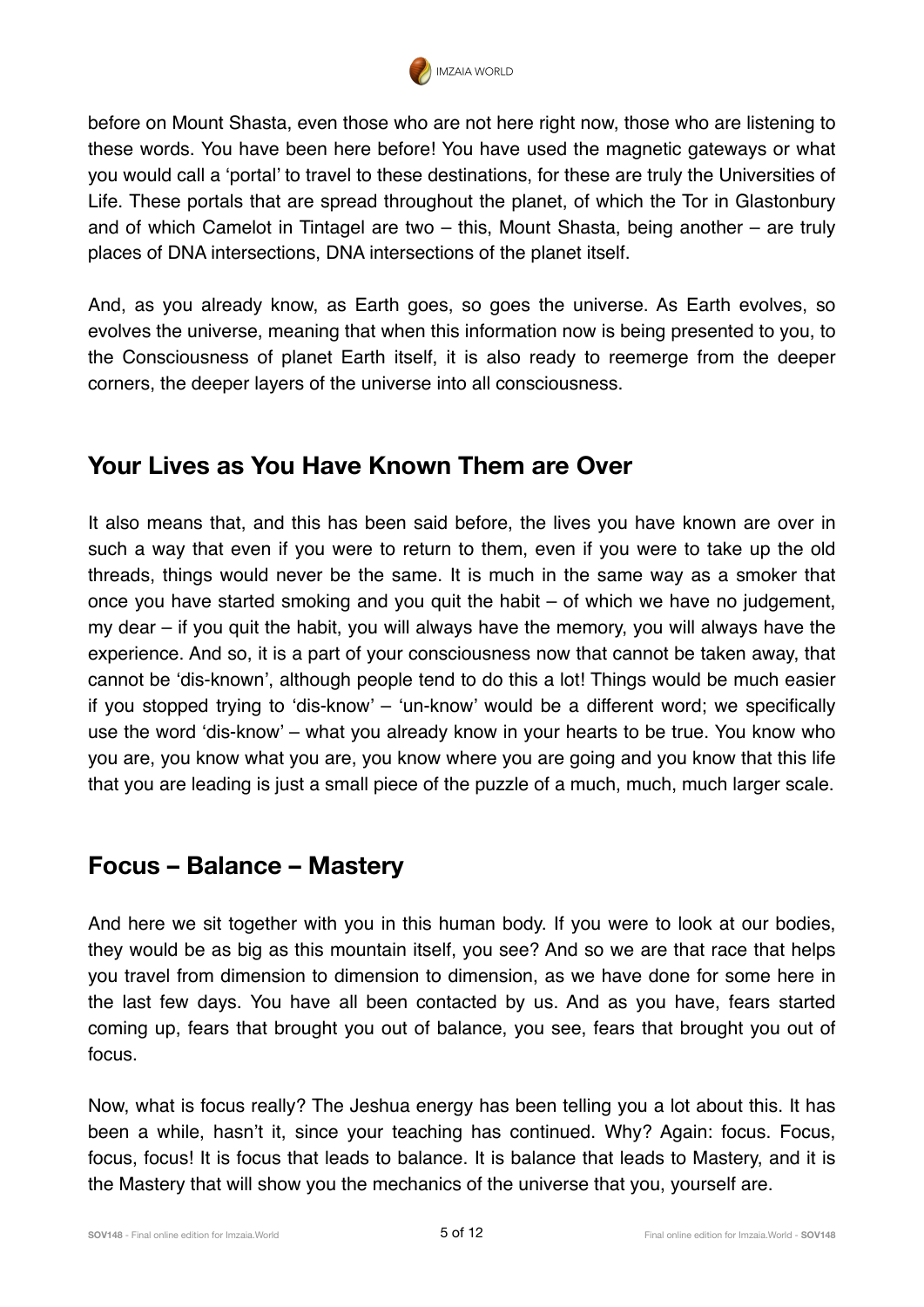

Some of you know that this is not just a trick. Again we are talking to all the groups. We are talking to all the ones listening right now who are on their own journey. This is not just a trip. And yet, you have noticed how the illusion of life washed over you, as a group, so very strongly. You have entered one of the most lower vibrations of planet Earth as you entered into the United States, and not the States themselves, but the cities that you threw yourselves in at first are of the lower vibrations, and this was indeed necessary. And this has given you the illusion of being on a trip – maybe even the disillusion of being on a trip.

Now, we ask you to try and stop and dis-know what you already know, what you already are, that you are Masters of this galaxy, that you are Masters in such a way that you serve that which you yourselves have created.

You have seen beautiful things on this journey. Ancient trees that are our dear and dear friends, that help us, so to speak, to scratch our backs when we lift ourselves away from these dimensions after we have put some travelers here. We have shared in their stories. We have shared in their laughter and we have shared in their sadness. We have shared in your stories, in your laughter, all phases of laughter, and we have shared in your sadness. Please remember that this sadness for a life, for a planet can stop. Please know that this sadness is nothing that is stemming from you. It is coming from the illusion that is about to end.

As the Jeshua has told you about the levels of existence, of which the first one would be 'the I Am Presence or Awareness', which is the Totality of All That Is, which is that which you have called 'God', which is that which you have called 'Spirit', which is that which you have called 'Babaka' – whatever the name; that this is a level of Total Awareness. What is Total Awareness? It is understanding that you Are All That Is, that you are the rocks that you seem to experience as separate from you.

And below this field of I AM Presence or Awareness there is a thin filter, a thin layer of tachyon energy, photonic energy, which is basically our body. It is our essence. We are the gateways, you see? We are the portals known as Da Shasaya o Camelaya o Toraya San. We are the Council of Three that take part in the Council of Twelve that have been speaking to you in the past. We are one vibration of this. And yet, we have not talked to you directly before. But this thin layer in between is what we are, the dimension in between dimensions.

And below this there is Consciousness, Unity Consciousness, as you know. We will not go into this as this has been discussed earlier by Jeshua and the others. And then again you will find our bodies. Again there will be a tachyon-photonic layer of energy, or rather nonenergy, the total opposite of energy.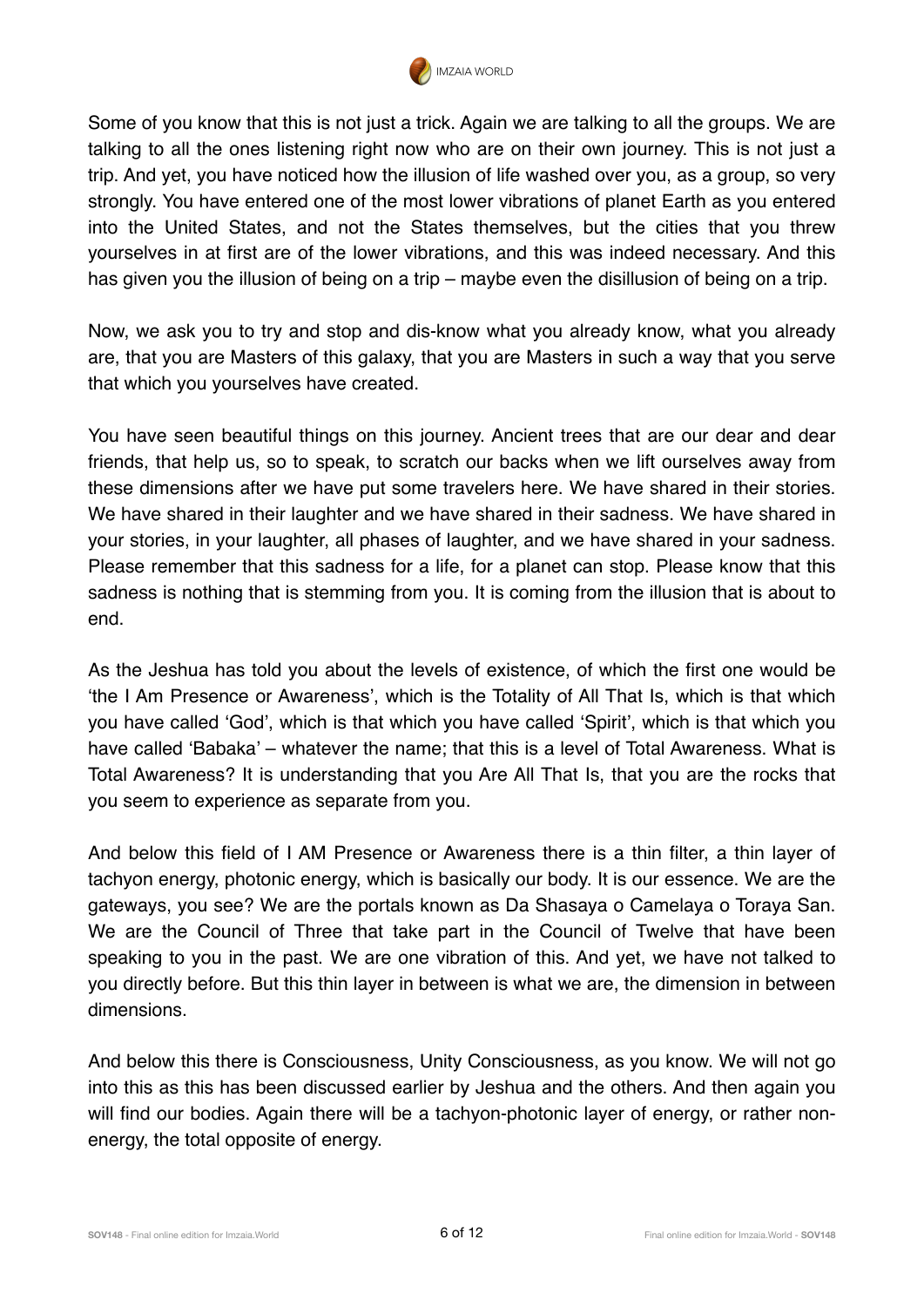

And below this there is the mind which is the translator of consciousness into experience, which is the very last layer. Now, between the mind and experience again we live.

# **The Six Grand Illusions**

As Jeshua has told you in the last few days, this field of experience that you are now calling 'Earth' had been brutally raped, has always been a place of play, has always been a place of pure, simple, joyous experience. And yet, it has been sadly, sadly damaged. It now offers itself as a totality on its own, much as your body offers itself as a totality on its own, and this creates separation, the Illusion of Separation.

You have all gotten in touch with the Six Great Illusions on this trip, have you not, Imzaia, have you not, Masters? The first of one, of course, being the Illusion of Form, which expresses itself in the body and the interactions in between the bodies: sexuality, possession and all that.

And for the sake of others, who will now listen to this at a later date, we will also give all the other illusions again. The second, of course, being the Illusion of… Is anyone again aware of this? Money? Exchange, indeed. You have been told it is money because money is the energy in which exchange happens on this planet. Exchange again, stimulates the form into being, you see, because if a form is indeed real, which it is not, then there need to be exchanges in between forms: interaction. Money has become the main interaction. The human body is for sale. Love is for sale. Everything is exchangeable.

And the third and the fourth huge illusion of course being Time and Space – of this we will speak at a later point. And the the fifth, Death, the end of shape, the end of the exchange, the end of the journey, which can never end. And then the sixth, which would again be the notion of Separation, taking place out of all the others.

These things to us are very strange, for we cannot comprehend the notion of illusion. We sit here in illusion. We talk to you with words, which is a form of exchange quite equal to money. It is also an illusion. You will see how all things in life, all things that matter to a person, are made up of all of these illusions. And you can blend illusions, as you can blend the elements that you have begun to work with.

Tomorrow, as we continue this interaction with you, we will give our own perspectives on these elements, our own perspective on love, our own perspective on magnetics, our own perspective on that which you call 'light' – light, which is also an integral part of us, us being made up of photonic energy. Photonic energy being light without energy. You will understand more about this tomorrow.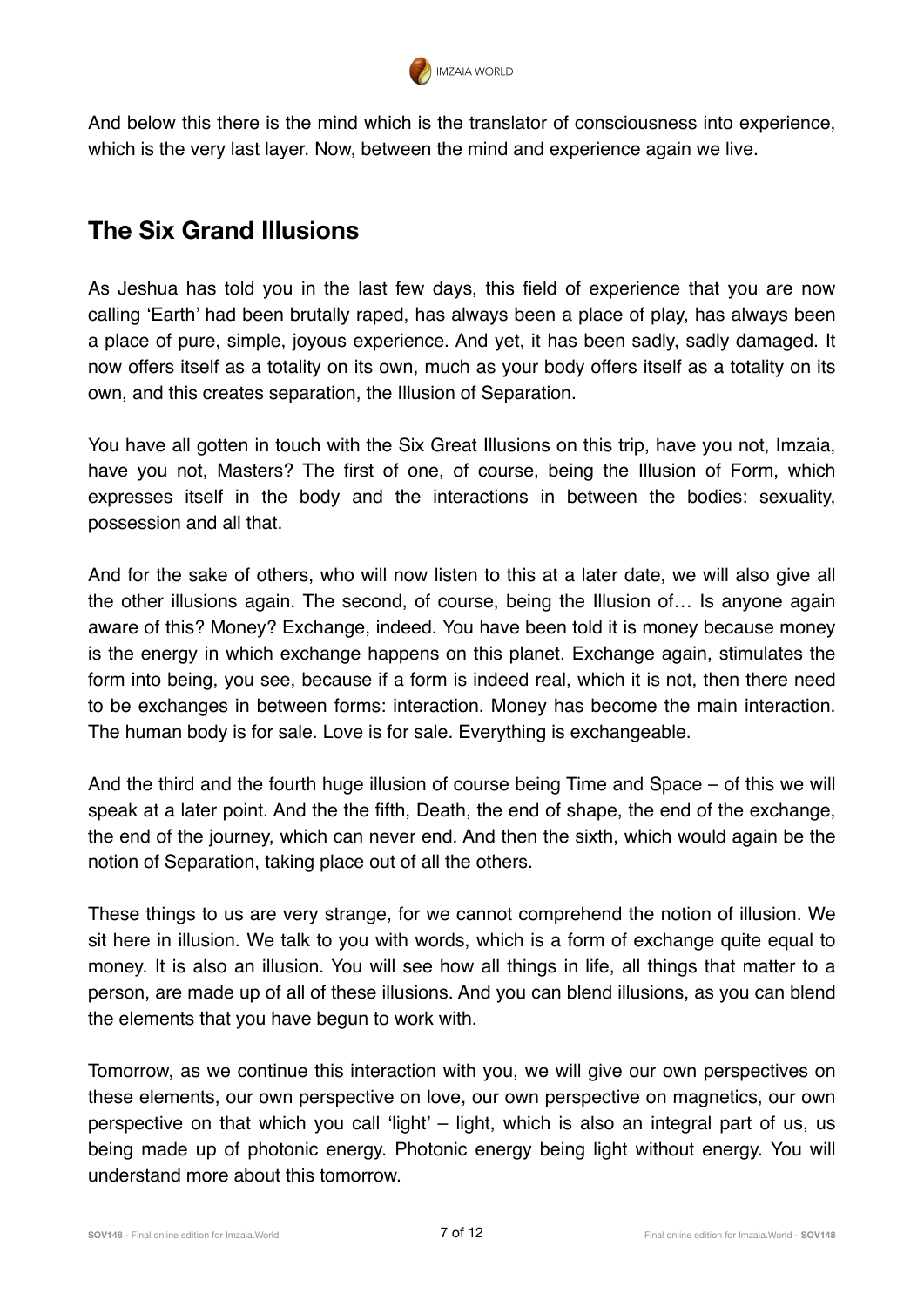

And now, Imzaia, it is time – illusion – yet, it is time to understand to which place you have come. Is this indeed, as the hour is getting late, a place of great darkness, or are the stars up in the sky made up of more light than you can ever comprehend in this, your lifetime? We have flown with you. We have flown with you as we shifted dimension, as we shifted vibration, for this is all that dimension shifting entails: a shift in vibration, a shift in frequency, combined. When you combine the shift of vibration and the shift of frequency then you shift your dimension, then you shift your reality, you see. So, it is time to understand why you are here; that all that you are experiencing, even these words right now, are illusion. All that is real is the I Am Presence, which exists beyond illusion. And yet, this illusion offers more to most than you would hold dear.

One thing that has been misunderstood in the past few months is that this illusion must come to an end. For the Jeshua teachings have talked about the fact that the world is not real, that there is no world, that you are All That Is. So, most of that race that calls itself 'Lightworker' has thought that this illusion, at one point, will end. This is your 2012 fantasy, is it not? But this is not exactly true. This place, this creality, will never end. It will always be here for you to test, to experience who you are. The fact that we are now calling it an illusion is because it has been undone of its most pure vibrational energy. You are here on this Earth to return the I Am Presence to these lower vibrations. The I Am Presence itself is not complete without these lower vibrations. They must be incorporated again. They must be blended again. This is the reason why we have started to speak now, tonight, for we are the weavers, we are the blenders of reality, we are the shifters of dimension, and you have all flown on our backs. You have all journeyed with us from one place of illusion to the other place of illusion.

Most people believe that when you die, you either go to heaven, or you reincarnate after you have spent some time – which is an illusion – in this place you call 'home'. Well, home is literally where the heart is. So, this place is home right now. It is the total package that makes up the energy of home. It is the total manifestation of All That Is, of the I Am Presence, of the I Am Awareness.

So, you could conclude that you are now sitting in I Am Presence, in Awareness, only in some very, very ghetto-like vibrations of all of this. And so, when you choose to die, when you choose to go away from this planet Earth, from this illusion, the only thing that happens is the shift in vibration. The only thing that happens is you meeting us again.

And there are so many others besides the three of us. That being, which you have called 'Kryon', for instance, is also one of these energies, only this Kryon energy lays itself as a layer of magnetic energy around our tachyon-photonic fields, so that we can stay in between the dimensions.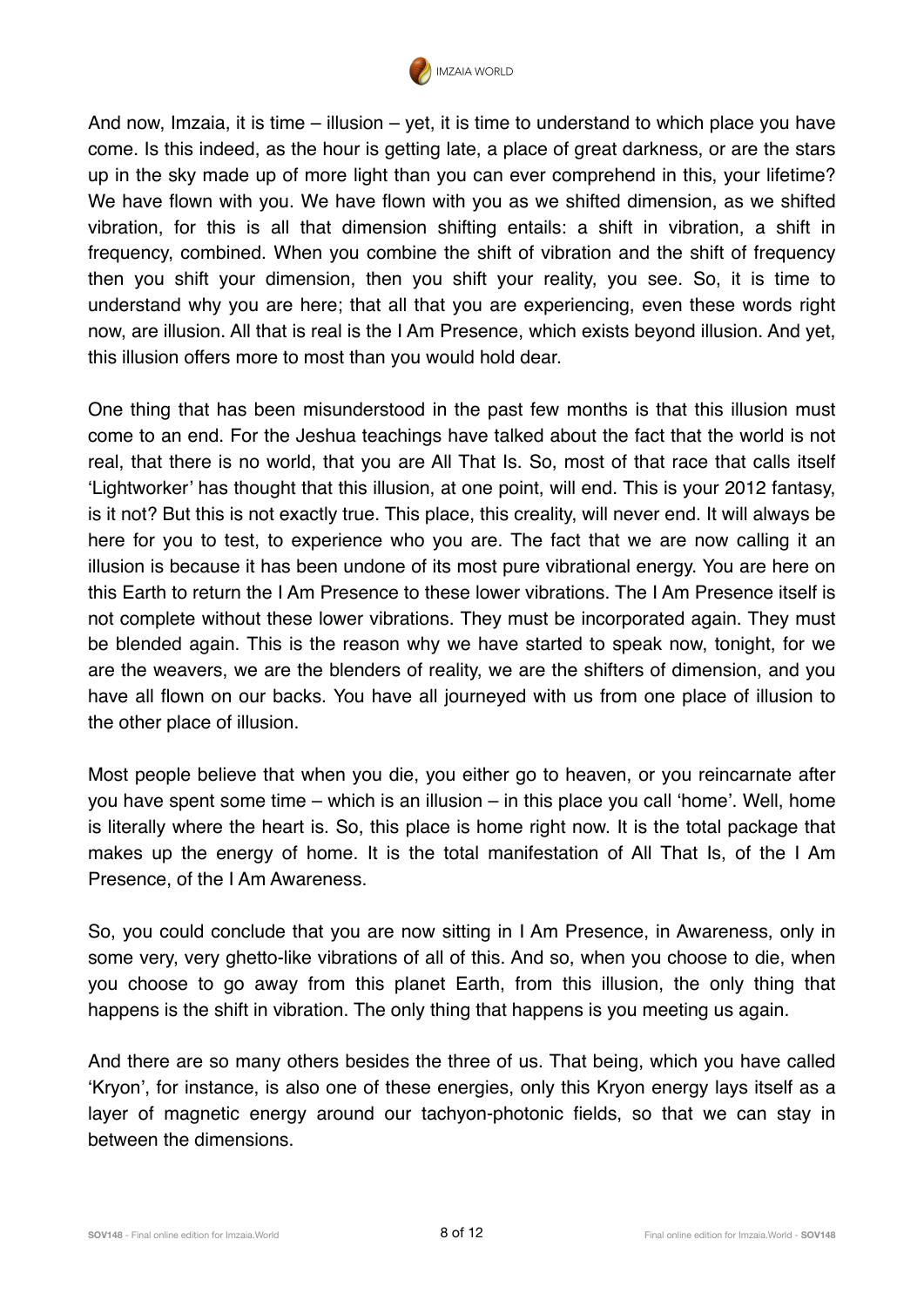

And now, you have been given a clue as to the true nature of magnetics, the mechanics of magnetics: It is all about keeping the dimensions apart. This is what magnetics does. So, if magnetics does this naturally, then the reversal of magnetics would create matter and at the same time, it would dissolve matter. When we say 'matter', we do not mean the rocks that you see, for all of this is illusion. We are talking about the matter of the I Am Presence itself. The reason why you are working with magnetics is that you are learning to dissolve the layers of illusion. You are learning to take down the walls that keep you separate. This must begin by taking down the walls that you as a mind have created for yourself. And these are the illusions we have talked about.

#### **From Consciousness to Awareness**

So, again we say to you that you must choose. Do you continue to be human? Do you continue to live the lies and the lives that you have created for yourselves? Do you continue to call yourself 'male' or 'female'? Do you continue to express yourselves in the way that Earth and the mind that is now in control of Earth, has chosen for you, or do you walk away? Do you create your own path? Do you let go of all of these things?

You do understand that every single time when you take food, sustenance, into your mouths and you have taste, you experience taste, that this is an illusion? The very plants that smell so good are illusion. The senses are specifically designed to keep you in this illusion. We do not say that you must let go of all of this. We are just asking you to become aware. Awareness is the key, and as this entire planet and that race, which lives in separation and calls itself 'eight billion pieces of humanity', as you are seeing this planet shift from mind to Consciousness so you are shifting from Consciousness to Awareness.

But you cannot make the shift, not if you stay within these boundaries that you have set up for yourselves. It is impossible. And so, you tell yourselves these little lies that will always bring you back into the very low vibrations of consciousness, right above that which you would call 'mind'. And we are working so very hard to keep you up there, to keep you up there in consciousness so you will not fall back into the trap of mind.

And even this group that we are now talking to directly does this. All of you! Some of you are even not here today because, indeed, we could not sustain you, we could not uphold you, and the fall into the trap of mind re-entered their lives. They are now gone. They are not here, which does not mean they are lost. It just means that they have re-emerged the fullness of the illusion that is now circling them, helping them to make decisions that will create a downwards spiral in their lives. The good news is that when you hit rock bottom, the spiral will shift up again, and that is where they are right now. So do not fear their decisions, but do know that you cannot partake in this greatest of missions, not completely,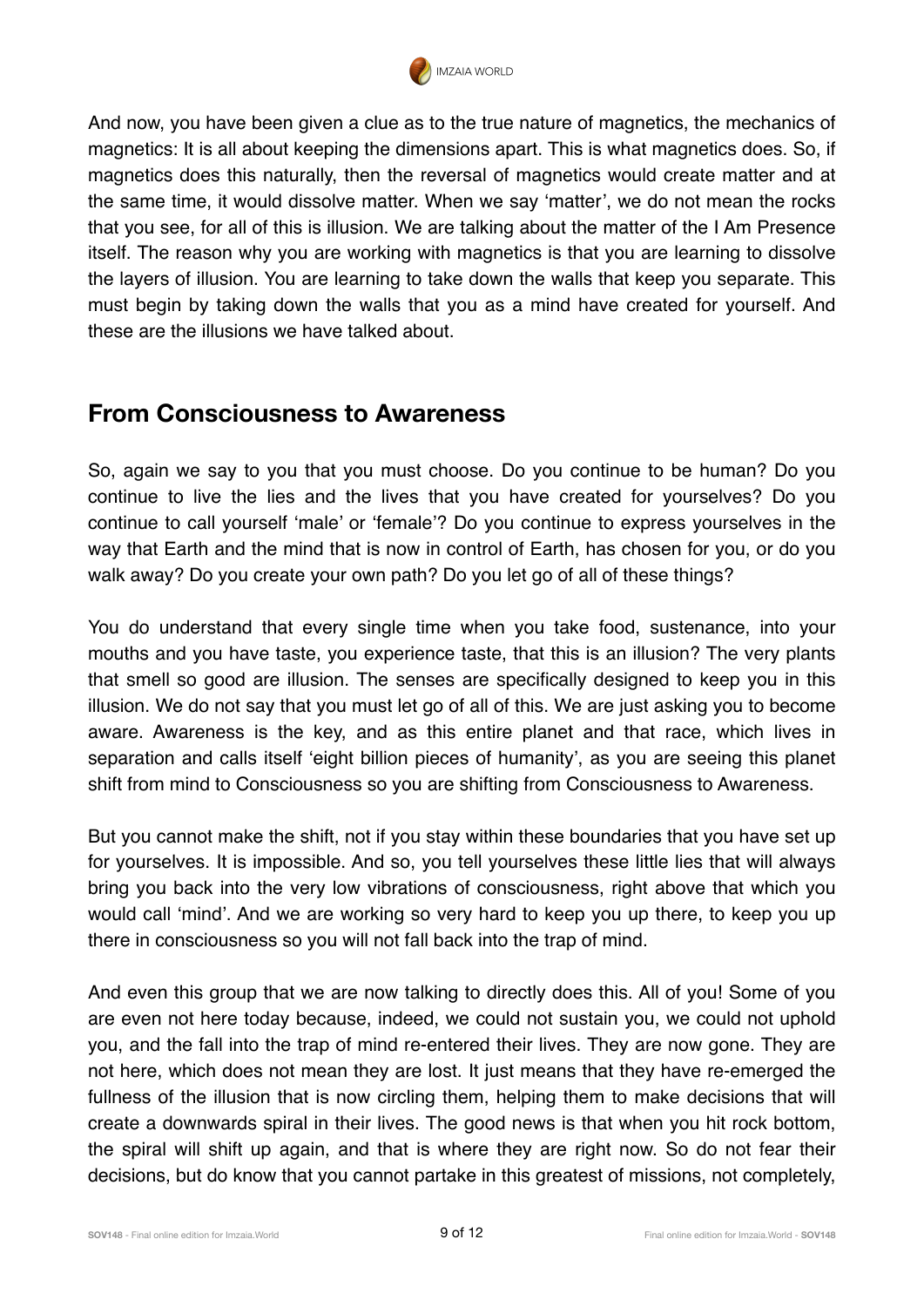

if you continue to identify with aspects of humanity, of which your deepest core self knows that they are not true. We will not go into detail.

# **Stop this Silly Game of Separation**

If the download of information, the energy package that we are transmitting on the frequencies, which we are not using to form these words, is successful – and all of you should be aware right now of what this means to you personally – all we can say is that there is an easy way out. Stop separating yourselves from a) yourselves, and b) the others. Stop this silly game of separation. Stop this silly game of time and space. You still think you have to travel to be together. You still think you have to shift the field of space, which includes the field of time, to get from one point to the other, and that if this field is not crossed, you are separated from one another. Oh my! This is indeed untrue.

Let us now give you back the life that you have given us in the creation of dimension, in the creation of the universe. Let us help you. Let us again play with your vibrations so that you can shift, so that you can let go of all of these things, which limit you. It is the only way.

Old friends we are. Some would say that we are lovers, for when your energy once again can breathe freely as it is not contained in the body anymore, and we blend and we create this cocoon around you to take you from one vibration onto the other, this is indeed a magical way of making love. You have memories of Lemuria. You know that in Lemuria things worked the same way.

Let this be the introduction, old friends, of what we want to talk to you about in the coming days. Know that there are places, even in these lowest of vibrations, which you would call 'the field of experience', there are places, cities, bubbles of energy that still uphold, live, and remember the Lemurian energy, the Lemurian heritage. You are sitting on one of these places right now.

So, if you will make the shift from consciousness into awareness, you will be given the ability, returned the ability in fact, to visit these places once again. Friends are waiting for you there. Family is waiting for you there. Unfortunately, they cannot make the shift the other way around; only through this type of energy translation is this possible, that which you would call 'channeling' or that which you would call an 'Ekaraia' or that which you would call 'the translation of energy into words' – only in this way, but the actual manifestation in these lower vibrations is no longer possible for these bubbles. For if these bubbles would let go again, they would burst and they would once again enter into the illusion. So, only if your vibration ceases and you go from that which you call 'consciousness' into that which you call 'awareness' can you enter. There are things that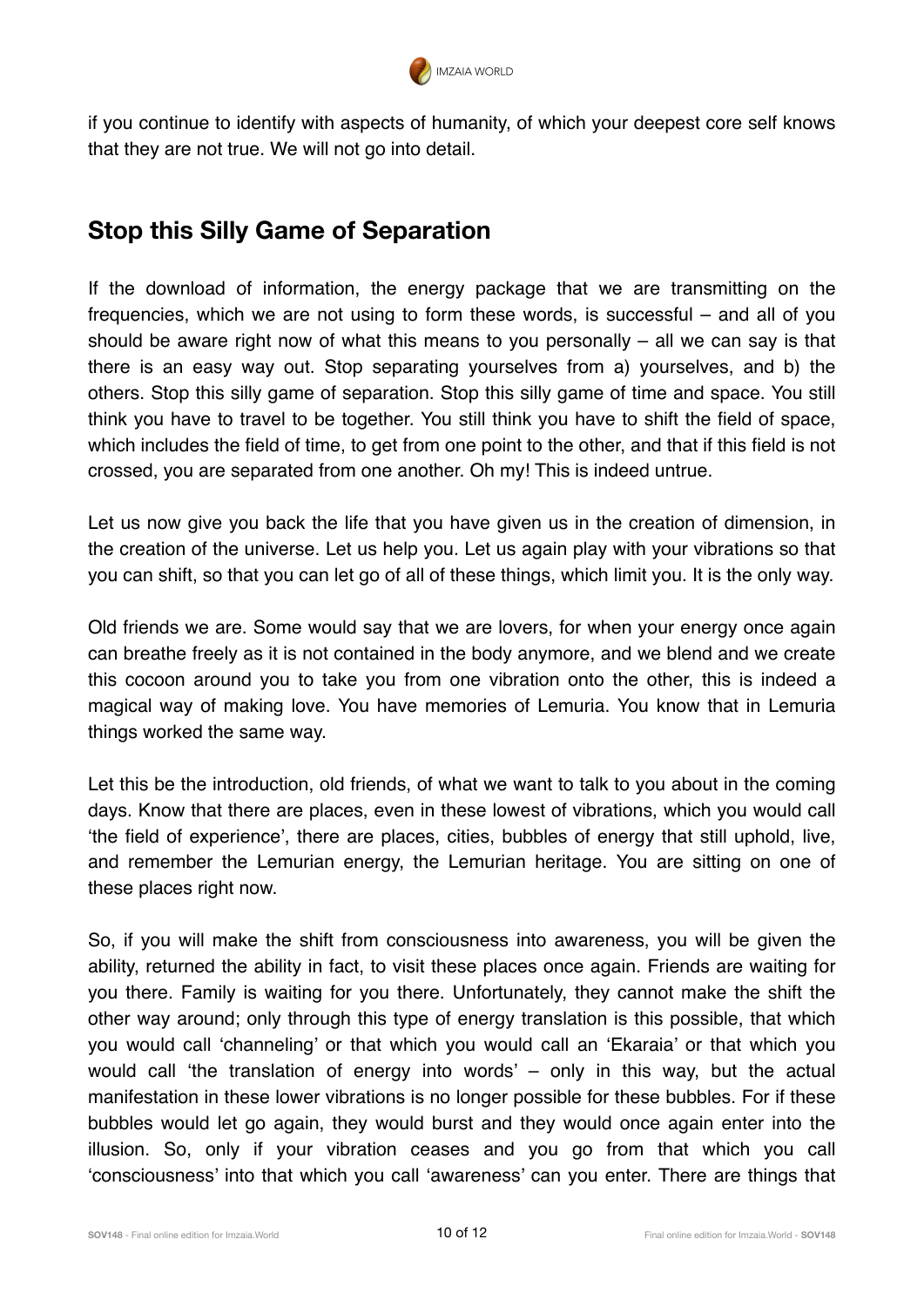

can be done to the body – and you all knew this in the past – that will stimulate these shifts, such as the kakra treatment, right? And these things will continue.

One last thing before we say good night: Know that this place that you are inhabiting now called 'Earth' will not continue to be the same for very long. The second illusion, that which you call 'money', 'exchange' is about to disappear. It is not just the Jeshua energy or so many others, that which you would call 'the Cosmic Twelve' which have talked about this. Others are now stepping forward discussing the same material. You will find this on your worldwide webs. You will find this even in your papers, in your news, and it will begin here in America, in the United States. This is why we led some of your group today to this information on the worldwide web so you could see that this is truth, that this is real, and that it is not just a few people saying this, that happen to be in your lives. This is global. Money is the biggest illusion and it will go, and as the fabric of the second illusion will go, so will the third and so will the fourth and so will the fifth and so will the sixth. However, the only way of gently breezing through these changes in the coming months ahead is letting go of illusion number one, which is form, which is shape.

#### **Mastering your Illusions**

This is the last thing that we will say today. How do you let go of form? Not by sitting on a rock for four years and meditating by not participating in the illusion, but by opening yourself up. How do you do this? Accepting the illusion in all its totality. The reason why an illusion is an illusion, the reason why walls are created, as we have said before to some, is that you live life based on conditioning, condition: conditional love, conditional joy, conditional freedom. But if you manage to go into the unconditional, as far as love, joy, freedom, etc. are concerned, then you will be able to master the illusions. And this is why the Jeshua and all the others are teaching you about magnetics, are teaching you about the elements, which is the basic teaching of light.

Dear friends, old friends, thank you for listening. Thank you for being on the mount as the stars start to emerge. We know you will have a pleasant night. Know that in the essence of the fire that you will create after this message, the campfire, you will find our breath. For these first few teachings that you are undergoing by the Jeshua, by us and by some of the others that will also re-emerge from time to time in these teachings, will be about air, one of the elements, and now know that to us that which you call 'light' is air. That is why our breath is often seen as fire. Now find ourselves, find our breath, find our dragon heart in the fire that you will create and know that we are watching over you, and that we know that you are watching over us.